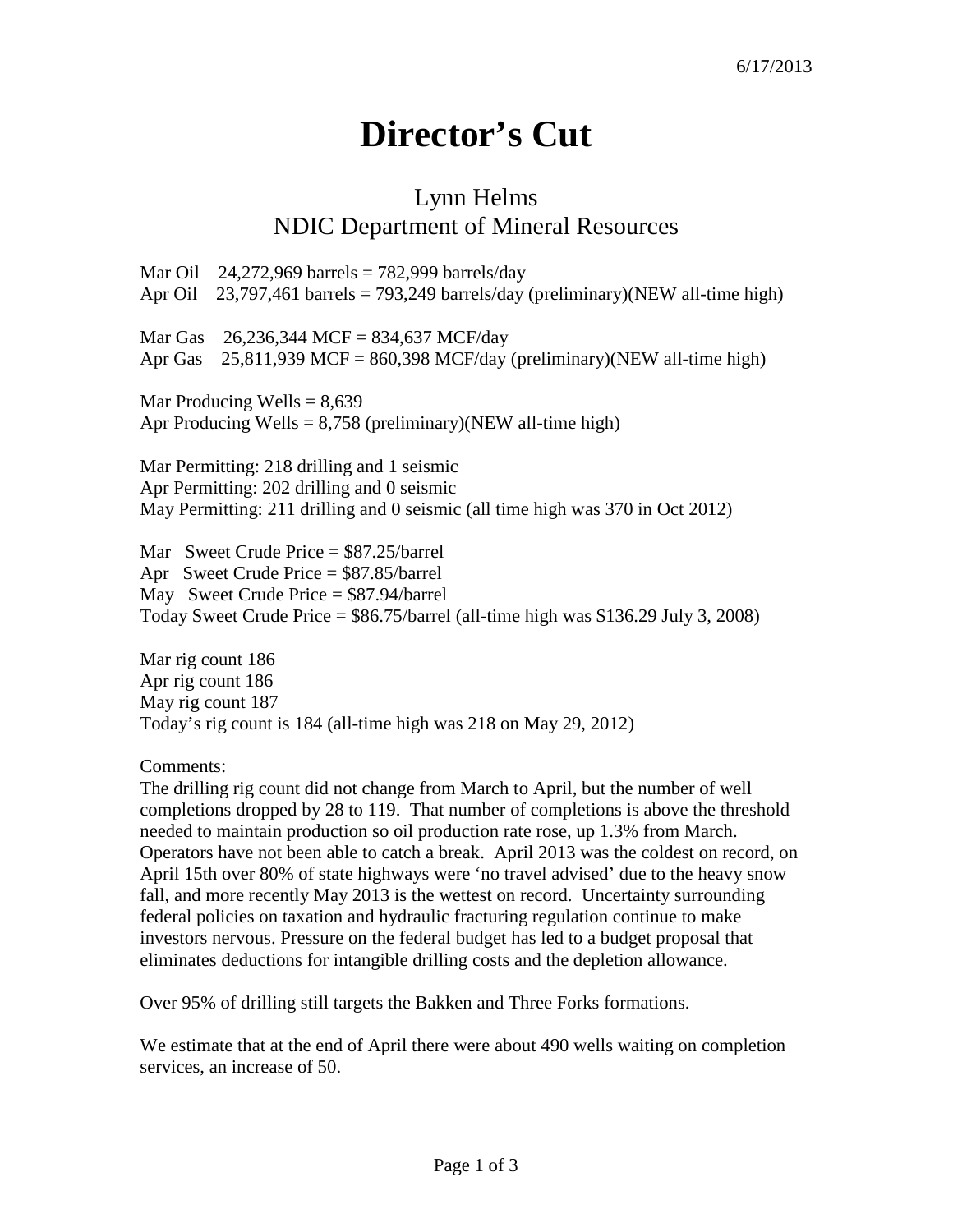Crude oil take away capacity continues to be adequate as long as rail deliveries to the coasts keep growing.

Rig count in the Williston basin is stable. Utilization rate for rigs capable of  $+20,000$  feet is around 90%, and for shallow well rigs (drill to 7,000 feet or less) utilization remains about 60%.

Drilling permit activity was down slightly in April. There is a sufficient permit inventory to accommodate multi-well pads, the inability to construct locations during load restrictions, and the time required to deal with federal hydraulic fracturing rules if required.

The number of rigs actively drilling on federal surface in the Dakota Prairie Grasslands is down one to 3.

The number of rigs drilling on the Fort Berthold Reservation is down 1 to 25 with 7 on fee lands and 18 on trust lands.

There are now 916 active wells (96 on trust lands  $& 820$  on fee lands)

Producing 148,259 barrels of oil per day (5,240 from trust lands & 141,609 from fee lands)

172 wells are waiting on completion

277 approved drilling permits (249 on trust lands & 28 on fee lands)

2,450 additional potential future wells (2,182 on trust lands & 268 on fee lands)

Seismic activity is steady with 4 surveys active/recording, 1 remediating, 1 suspended, and 5 permitted. There are now 4 buried arrays in North Dakota for monitoring and optimizing hydraulic fracturing.

North Dakota leasing activity is very slow, mostly renewals and top leases in the Bakken - Three Forks area.

Construction of processing plants and gathering systems picked up with more wells getting connected. US natural gas storage is now 2.4% below the five-year average indicating the price has bottomed, but low prices are still expected for the foreseeable future. Natural gas production increased 1.7% versus the 1.3% increase in oil production. This is consistent with the Bentek study that shows gas oil ratios increasing as wells age. North Dakota shallow gas exploration is not economic at near term gas prices.

Natural gas delivered to Northern Border at Watford City is up \$0.04 to \$3.51/MCF. This results in a current oil to gas price ratio of 24 to 1, but the high liquids content makes gathering and processing of Bakken gas economic. Additions to gathering and processing capacity are catching up, but the percentage of gas flared remained unchanged at 29%. The historical high was 36% in September 2011.

Draft BLM regulations for hydraulic fracturing on federal lands were published last year. BLM received over 170,000 comments and withdrew the rule. A new proposed rule was